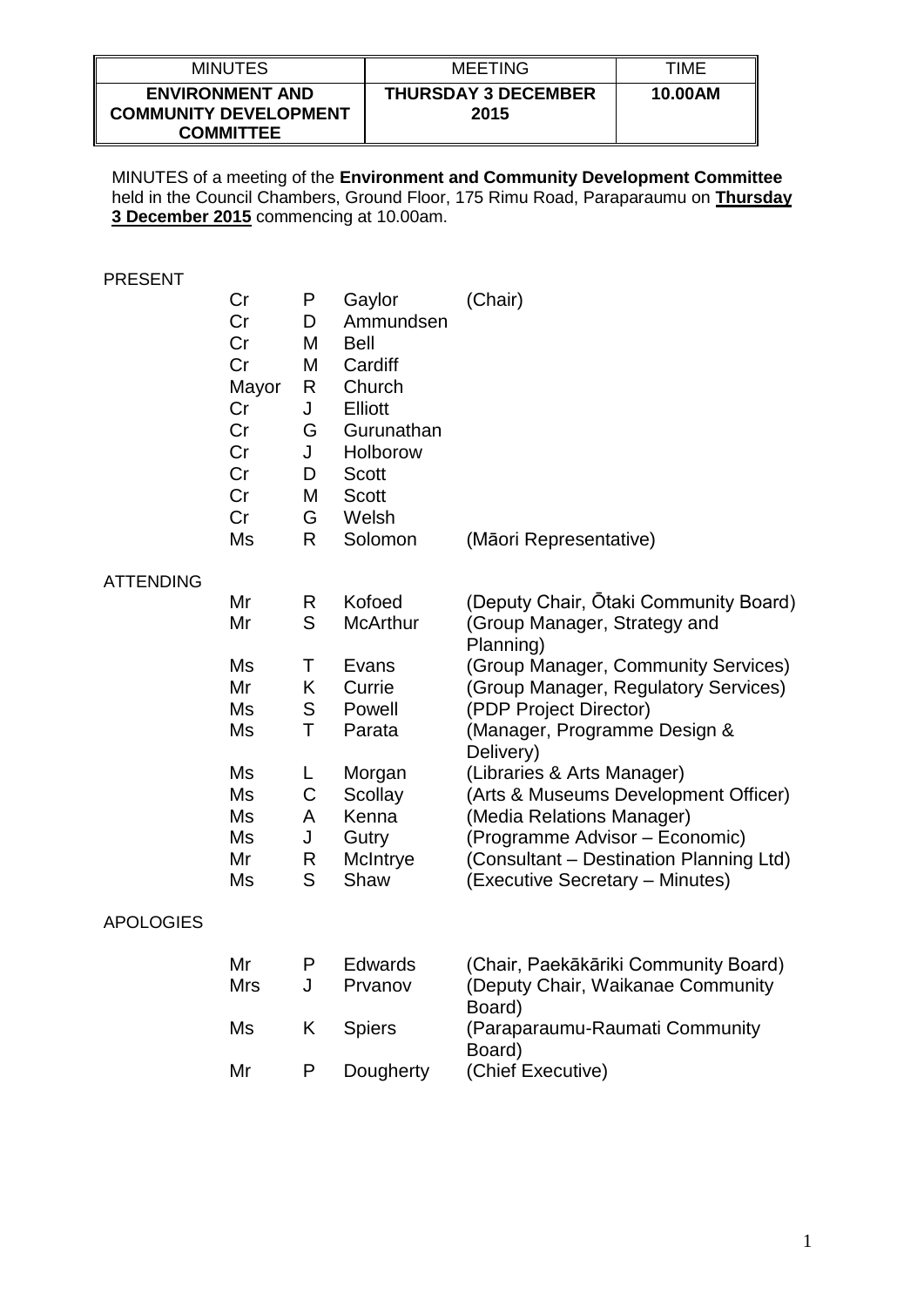| <b>MINUTES</b>                                                             | MEETING                            | TIME    |
|----------------------------------------------------------------------------|------------------------------------|---------|
| <b>ENVIRONMENT AND</b><br><b>COMMUNITY DEVELOPMENT</b><br><b>COMMITTEE</b> | <b>THURSDAY 3 DECEMBER</b><br>2015 | 10.00AM |

The Chair welcomed everyone to the meeting and explained the rules of procedure. The meeting was declared open with the Council blessing.

## ECD 15/12/152 **APOLOGIES**

## **MOVED (Welsh/M Scott)**

**That apologies be received from the Deputy Chair of the Waikanae Community Board Jocelyn Prvanov, Paraparaumu-Raumati Community Board Member Kathy Spiers and Phillip Edwards, Chair of the Paekākāriki Community Board.**

#### **CARRIED**

An apology from the Chief Executive Pat Dougherty was noted.

#### **DECLARATIONS OF INTEREST**

Mr Kofoed declared he was a Life Member of the Kapiti Aero Club in relation to Item 10 Request for Funding – Kapiti Wing & Wheels Event (SP-15-1774).

#### ECD15/12/153 **PUBLIC SPEAKING TIME (FOR ITEMS RELATING TO THE AGENDA)**

- 1. Keith Wood, Deputy Chairperson of Manaaki Kāpiti spoke to the Committee in support of Item 9 Kāpiti Economic Development Strategy: Major Events Development (SP-15-1772) on the Agenda.
- 2. Dale Evans spoke to the Committee in regards to Item 9 Kapiti Economic Development Strategy: Major Events Development (SP-15-1772) and Item 10 Request for Funding – Kāpiti Wings and Wheels Event (SP-15-1774).

*Reina Solomon joined the meeting at 10.11am.*

#### ECD15/12/154 **MEMBERS' BUSINESS**

- (a) Public Speaking Time Responses none were required.
- (b) Leave of Absence none was requested.
- (c) Matters of an Urgent Nature there were none.

*The meeting adjourned at 10.16am and reconvened at 10.23am.*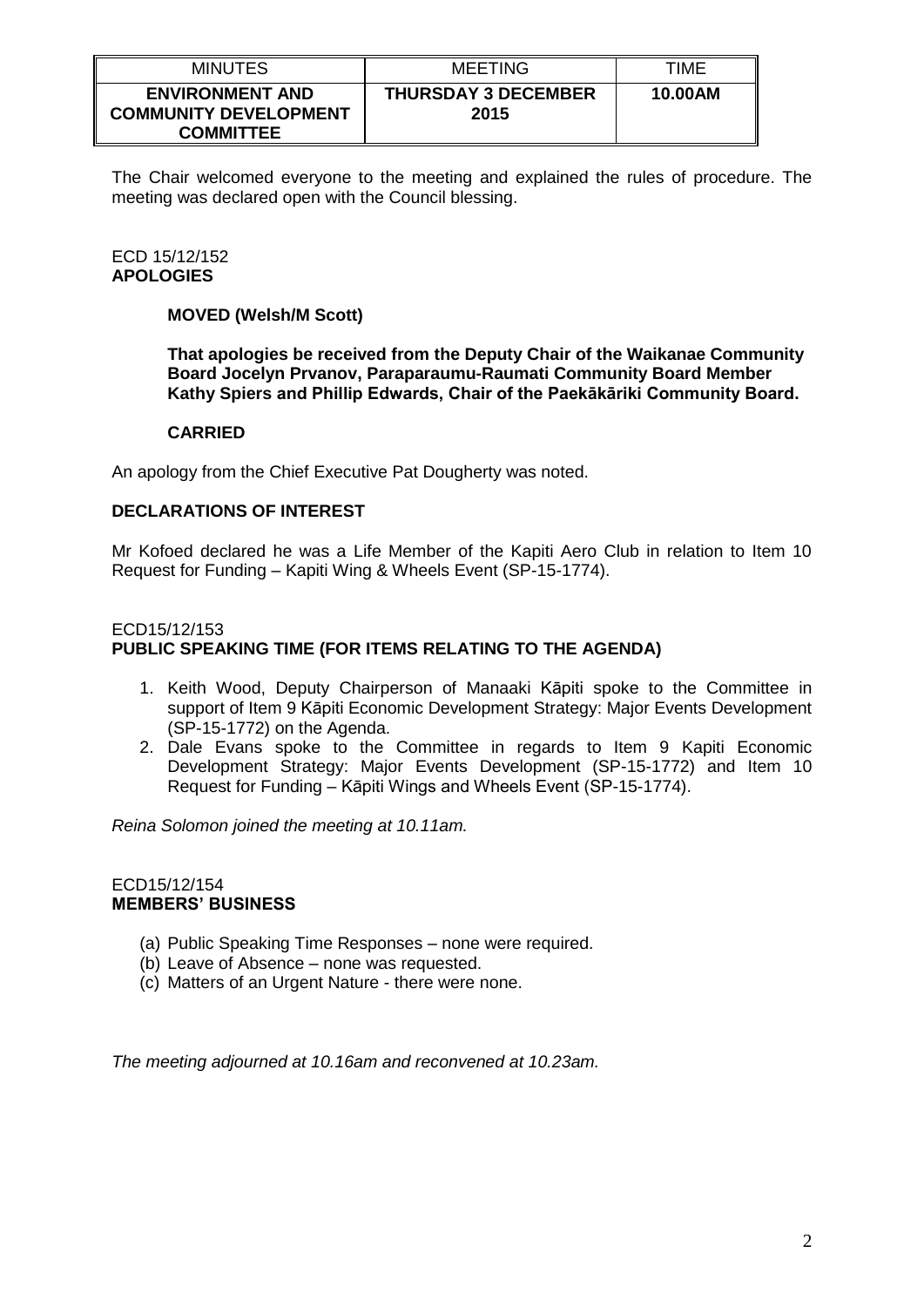| <b>MINUTES</b>                                                             | MEETING                            | TIME    |
|----------------------------------------------------------------------------|------------------------------------|---------|
| <b>ENVIRONMENT AND</b><br><b>COMMUNITY DEVELOPMENT</b><br><b>COMMITTEE</b> | <b>THURSDAY 3 DECEMBER</b><br>2015 | 10.00AM |

# ECD15/12/155 **PUBLIC ART PANEL – PRESENTATION AND PROPOSAL (CS-15-1769)**

Catherine Scollay (Art & Museums Development Officer) spoke to the report and introduced members of the Art Panel Tane Moleta and Janet Bayly.

Mr Moleta and Ms Bayly provided the Committee with their background and Mr Moleta gave an update on the Kāpiti Coast District Public Art Panel and their five year plan. This included the Community Engagement plan and information on the process for the pilot project in the Paraparaumu-Raumati Ward.

Questions and discussion included the following points:

- that the process needed to make sure the artists who are completing a submission respond with their own creative idea to fit the criteria;
- making sure the criteria is clear and consistent with Council's Public Art Policy (including site appropriateness, long term maintenance, and accessibility and safety for the public;
- making sure the right processes are in place to enable a sound selection process to occur;
- the Panel, and Council staff, will be working through a more formal approach to this process over the coming months'

*Cr Elliott left the meeting at 11.02am and returned at 11.03am.*

- It was suggested that the Public Art Panel work with the Youth Council as they have networks in the local schools. Also it was suggested the possibility of having a Youth Council member on the panel in the next triennium;
- There is now a practical blueprint for this process and will be able to learn from this pilot and will be able to use this for the rest of the district

## **MOVED (Bell/Holborow)**

**That the Council notes the Public Art Panel presentation.** 

**That the Council notes the proposal for the process for the acquisition of a new public art work, to be sited at Paraparaumu Beach.**

# **CARRIED**

*The meeting adjourned at 11.12am and reconvened at 11.19am.*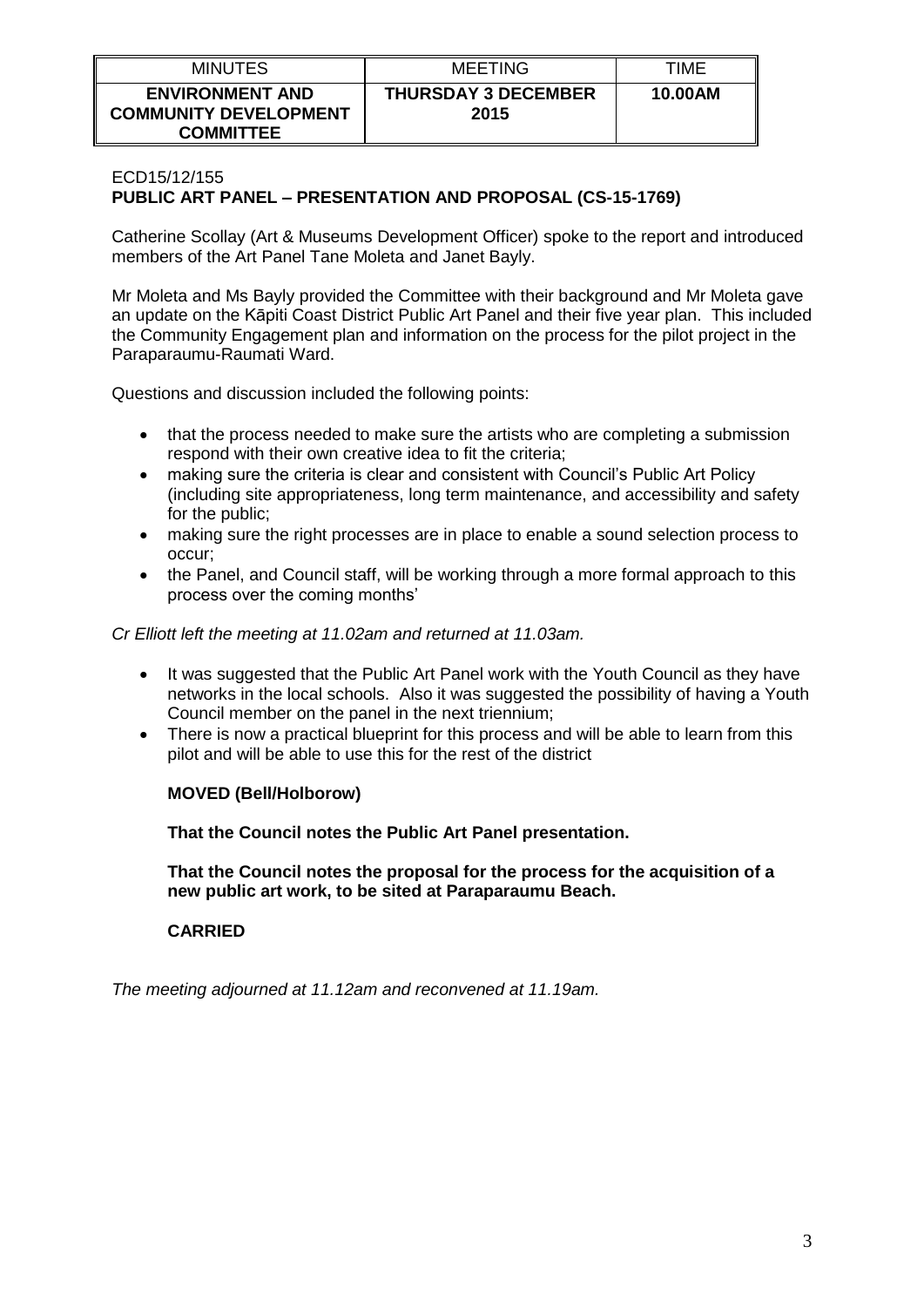| <b>MINUTES</b>                                                             | MEETING                            | TIME    |
|----------------------------------------------------------------------------|------------------------------------|---------|
| <b>ENVIRONMENT AND</b><br><b>COMMUNITY DEVELOPMENT</b><br><b>COMMITTEE</b> | <b>THURSDAY 3 DECEMBER</b><br>2015 | 10.00AM |

## ECD15/12/156 **KĀPITI ECONOMIC DEVELOPMENT STRATEGY: MAJOR EVENTS DEVELOPMENT (SP-15-1772)**

Tania Parata (Manager, Programme Design and Delivery) spoke to this report. This included:

- Economic Development;
- Events Development;
- The forward plan for the next three years;
- Fostering an event friendly approach;
- Adding value to existing major events;
- Council Events Sustainable Home and Garden Show.

Stephen McArthur (Group Manager, Strategy & Planning) and Vince Fallon (Portfolio Manager) spoke to the Committee in regards to the costs around the Sustainable Home and Garden Show and that Council does not have the resources to run the show next year.

Questions and discussion included the following points:

- Council's Environmental Sustainability services will continue to be promoted;
- Council staff clarified that the budget from the Sustainable Home and Garden Show would not be moved to the Kapiti Wings and Wheels event, it would support the Major Events budget;
- Council have received no indication from the private sector or community that they would be able to deliver a similar event;
- Council staff have put a significant and substantial effort into the event over the years;

*Ms Solomon left the meeting at 11.35am and returned at 11.36am. Cr Elliott left the meeting at 11.36am and returned at 11.37am.*

- making sure that the sustainability principles elements are included in the criteria for major events funding;
- working with Wellington Regional Economic Agency on Visitor Attraction;
- Council staff gave an overview on the sponsorship received for the 2015 Sustainable Home and Garden show;
- making sure the key messages with water, waste minimisation and also other areas are getting out to the Community, this could include the opportunity to promote environmental services at other events in the district;
- Events Criteria; self-sustaining with our Council Funding.

## **MOVED (Bell/Holborow)**

**That the requirement to show a potential to be a self-sustaining event be moved from a mandatory criteria to a preferred criteria.**

## **CARRIED**

Cr Elliot voted against the motion.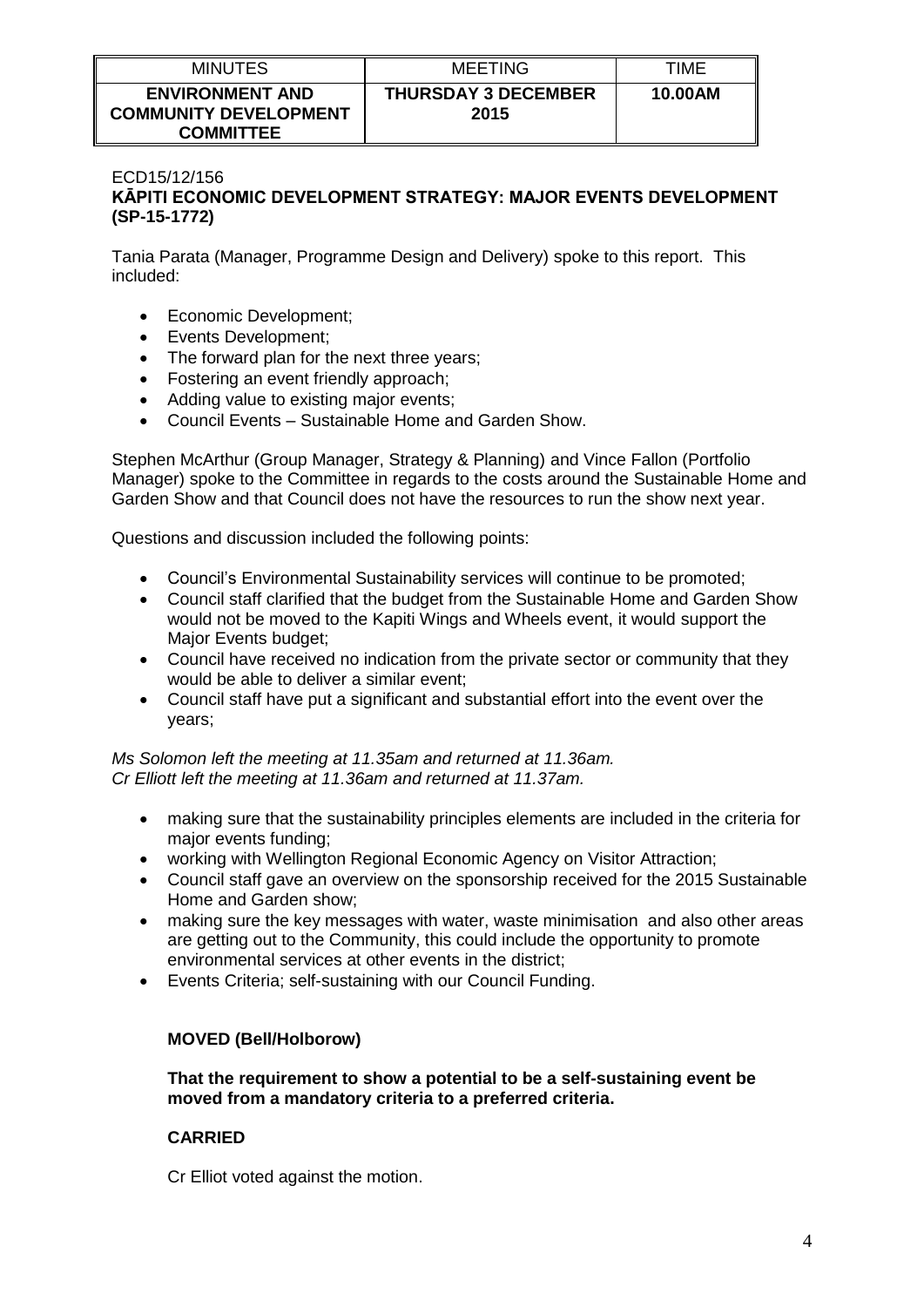| <b>MINUTES</b>                                                             | <b>MEETING</b>                     | TIME    |
|----------------------------------------------------------------------------|------------------------------------|---------|
| <b>ENVIRONMENT AND</b><br><b>COMMUNITY DEVELOPMENT</b><br><b>COMMITTEE</b> | <b>THURSDAY 3 DECEMBER</b><br>2015 | 10.00AM |

The Committee continued to discuss support for events and the question was asked why was the Māoriland Film Festival and the Ōtaki Kite Festival the two events identified. The Chair responded that the Committee was being asked to seek a further report on the matter and no decision was being made as this meeting.

*Cr Elliot left the meeting at 12.23pm and returned at 12.24pm.*

It was agreed to include the above resolution to the following:

## **MOVED (Welsh/Church)**

**That the Environment and Community Development Committee adopts the Kāpiti Events Plan 2015-2018 (as detailed in Appendix 2 of report SP-15-1772) as a way forward for progressing events development and that the requirement to show a potential to be a self-sustaining event be moved from a mandatory criteria to a preferred criteria.**

## **CARRIED**

Cr Elliott voted against the motion.

#### **MOVED (Welsh/Church)**

**That the Environment and Community Development Committee redirects the Sustainable Home and Garden Show funding (\$49,000 per annum) to support the Kāpiti Events Plan 2015-2018, resulting in the Council no longer running the Sustainable Home and Garden Show as a Council funded event.**

## **CARRIED**

Cr Elliott and Cr D Scott voted against the motion

#### **MOVED (Welsh/Church)**

**That the Environment and Community Development Committee directs staff to report back to the next meeting with further analysis and recommendations on further funding to grow two existing signature events (Ōtaki Kite Festival and Māoriland Film Festival).**

## **CARRIED**

Cr Elliott voted against the motion. Cr D Scott abstained.

#### **MOVED (Welsh/Church)**

**That the Environment and Community Development Committee notes that an application for funding a new event has been received and is presented for consideration in a separate report (report SP-15-1774).**

## **CARRIED**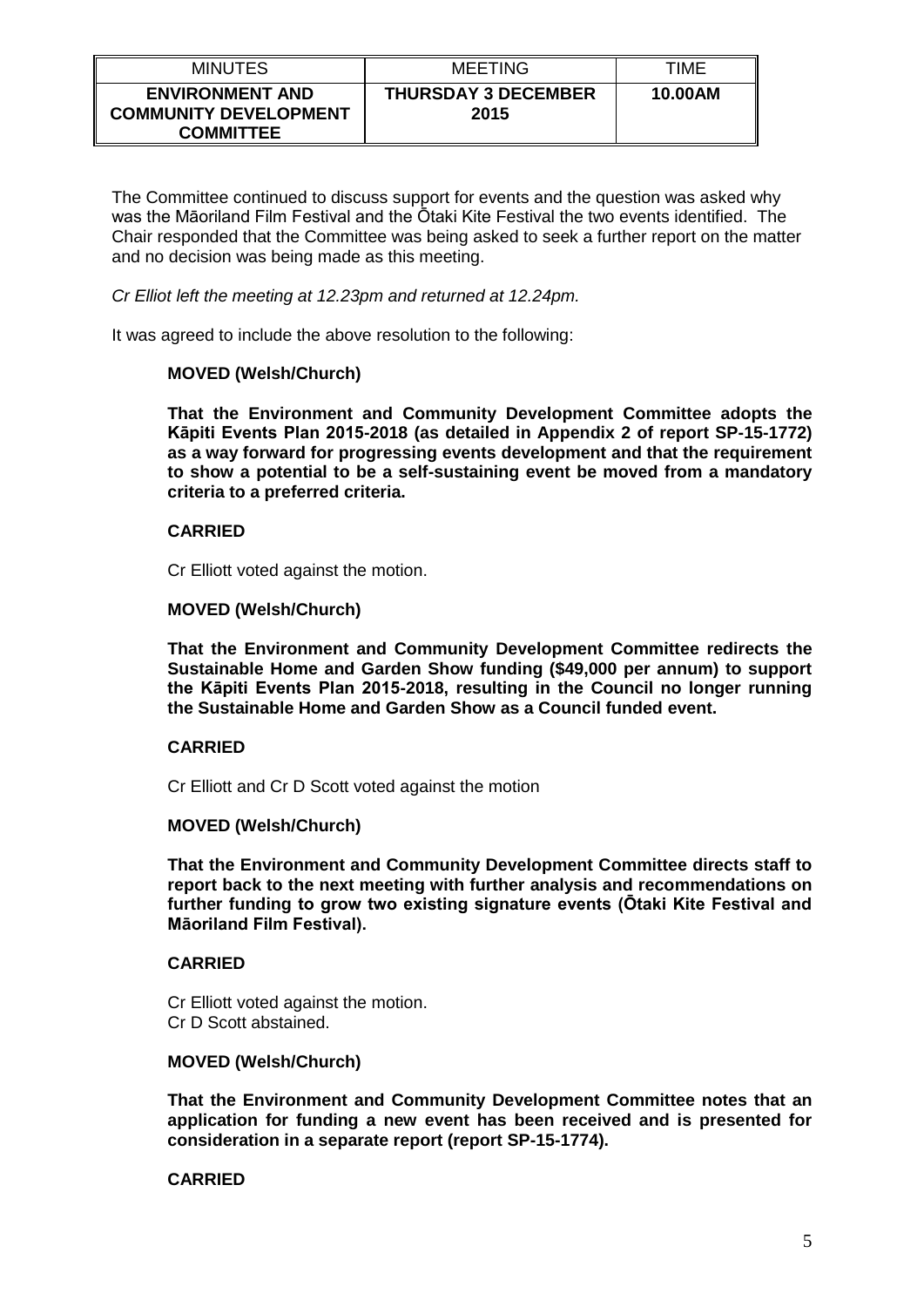| <b>MINUTES</b>                                                             | <b>MEETING</b>                     | TIME    |
|----------------------------------------------------------------------------|------------------------------------|---------|
| <b>ENVIRONMENT AND</b><br><b>COMMUNITY DEVELOPMENT</b><br><b>COMMITTEE</b> | <b>THURSDAY 3 DECEMBER</b><br>2015 | 10.00AM |

Cr Elliott and Cr D Scott voted against the motion.

Councillor Holborow tabled the following additional motion.

# **MOVED (Holborow/Gurunathan)**

**That the Environment and Community Development Committee notes that the Council continues its strong commitment to environmental sustainability as part of implementing its Long Term Plan activities and notes the intention in the report to redirect staff effort and time to other sustainability projects.**

# **CARRIED**

*Cr Bell left the meeting at 12.29pm and returned at 12.32pm.*

#### ECD15/12/157 **REQUEST FOR FUNDING – KAPITI WINGS AND WHEELS EVENT (SP-15-1774)**

*Cr Elliott left the meeting at 12.33pm and returned at 12.41pm.*

Tania Parata (Manager, Programme, Design and Delivery) spoke to this report and introduced Robert Binney (Kāpiti Coast Airport Holdings Ltd and Hayden Beissel (Southwards Car Museum).

Mr Binney and Mr Beissel gave an overview of the proposed event.

Questions and discussion included the following points:

- with the event being scheduled for late January is there enough time to organise this event?
- are the other groups associated with this event contributing money to the event?
- the organizing team have looked at other events in New Zealand to make sure that this event does not clash with other events;
- Councillors would like to be provided with a Communication and Marketing plan;
- making sure that this event has sustainability parts to it including recycling stations and waste management;
- making sure that there is a traffic management plan in place;
- can a risk assessment plan for the event be provided?
- making sure a debrief of the event is held, which would include some Council staff and Councillors;
- the event organisers have also spoken to the Airforce to see if they would like to be involved.

## **MOVED (Holborow/Ammundsen)**

**That an amendment be made to the following motion that the funding is not released until a Risk Assessment is received.**

## **CARRIED**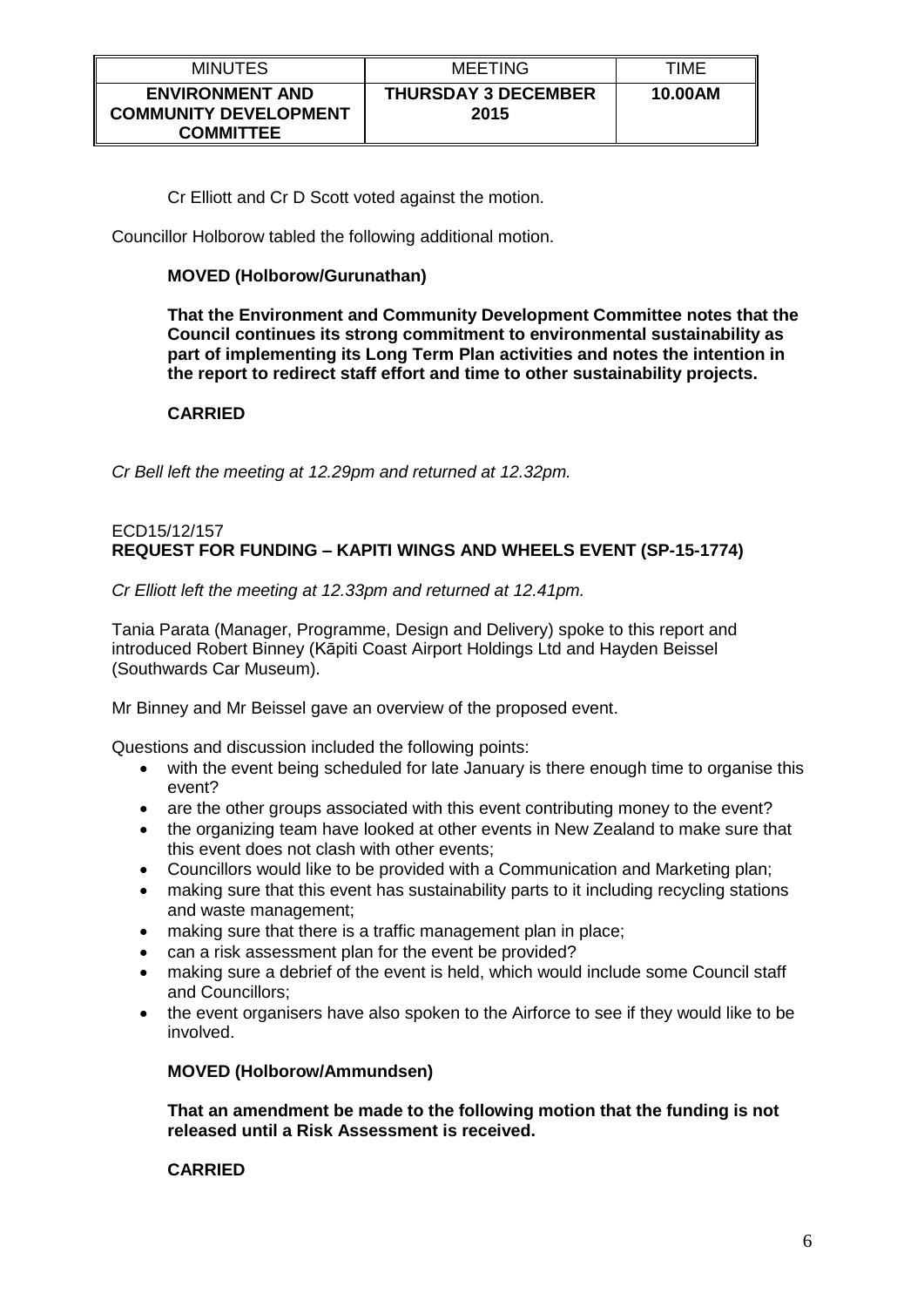| <b>MINUTES</b>                                                             | <b>MEETING</b>                     | TIME    |
|----------------------------------------------------------------------------|------------------------------------|---------|
| <b>ENVIRONMENT AND</b><br><b>COMMUNITY DEVELOPMENT</b><br><b>COMMITTEE</b> | <b>THURSDAY 3 DECEMBER</b><br>2015 | 10.00AM |

*The meeting adjourned at 1.01pm and reconvened at 1.02pm.*

It was agreed to include the point made in the above resolution to the following:

# **MOVED (Bell/M Scott)**

**That the Environment and Community Development Committee agrees that the Council funds \$20,000 to the Kāpiti Wings & Wheels event as a major event in Kāpiti and that the funding is not released until a risk assessment is received.**

**A Division was requested-For: Cr Welsh, Mayor Church, Cr Cardiff, Cr Gurunathan, Cr Bell, Cr Ammundsen and Cr M Scott Against: Cr Gaylor, Cr D Scott, Cr Elliott, Cr Holborow and Reina Solomon**

# **CARRIED**

*Cr M Scott left the meeting at 1.10pm and returned at 1.12pm.*

## ECD15/12/158 **PRESENTATION: KAPITI COAST ENVIROMENTAL ACCORD CONCEPT**

*Cr Welsh left the meeting at 1.10pm and returned at 1.14pm. Cr D Scott left the meeting at 1.14pm.*

Stephen McArthur (Group Manager, Strategy & Planning) and Sue Powell (PDP Project Director) spoke to the powerpoint presentation.

The presentation reiterated the shared vision and strategy for the biodiversity of the Kāpiti Coast District. The next steps in this process would be:

- Obtain a mandate from Council to advance discussions on establishing the Kāpiti Coast Environmental Accord as a local "non–regulatory" biodiversity and natural environment initiative;
- Advance the dialogue with Greater Wellington Regional Council regarding the potential for such an Accord to be developed and implemented; and in the same timeframe;
- Seek advice from Te Whakaminenga o Kāpiti on how best to progress the concept and secure Iwi partnership in advancing the Accord concept;
- Formally meet with Nature Central Governance Group to discuss and secure their support for the accord;
- Convene a Symposium with high profile speakers on successful biodiversity initiatives (E.g. Hawke's Bay Cape to City project) to "seed" stakeholder interest and buy-in to the Accord.

Councillors asked if they could have a copy or the presentation.